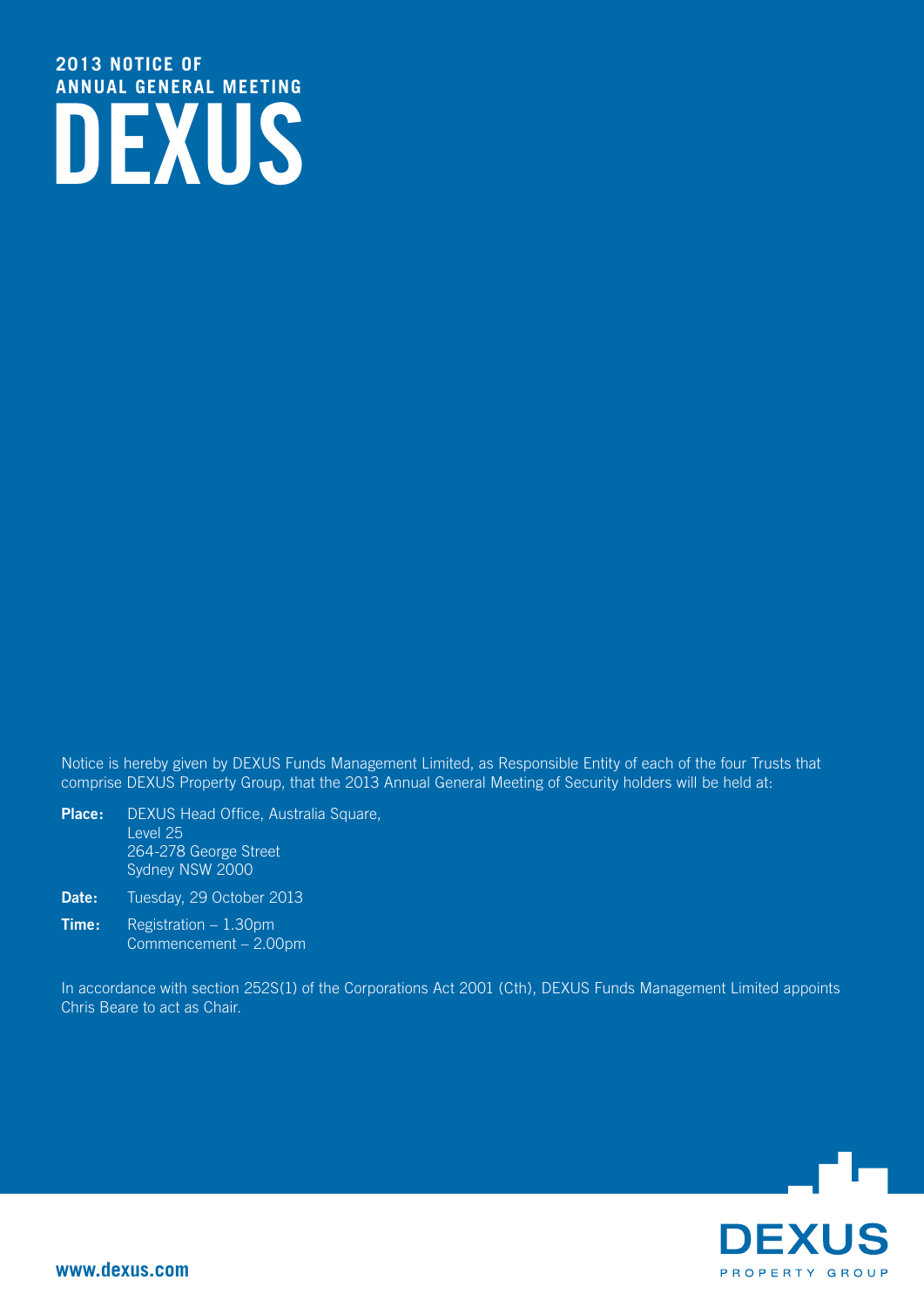### **Business of the meeting**

### **a. To present the Financial Statements:**

To present the Directors' Report, Financial Report and Independent Auditor's Report for the financial year ended 30 June 2013.

### **b. Resolutions:**

### 1. Adoption of the Remuneration Report

To consider and if thought fit pass the following Resolution as an ordinary resolution:

"That the Remuneration Report for the financial year ended 30 June 2013 be adopted."

### 2. Approval of an Executive Director – Craig Mitchell

To consider and if thought fit pass the following Resolution as an ordinary resolution:

"That the initial appointment of Craig Mitchell as a Director of DEXUS Funds Management Limited be ratified."

### 3. Grant of performance rights to the Executive Directors

#### 3.1 Grant of performance rights – Darren Steinberg

To consider and if thought fit pass the following Resolution as an ordinary resolution:

"That approval is given for:

- (a) the granting of 414,771 performance rights to Darren Steinberg under the DEXUS Short Term Incentive Rights Plan;
- (b) the granting of 1,128,176 performance rights to Darren Steinberg under the Long Term Incentive Rights Plan; and
- (c) the transfer or allocation of DEXUS stapled securities to Darren Steinberg upon vesting of the performance rights,

as described in the Explanatory Memorandum to the 2013 Notice of Annual General Meeting convening this meeting."

#### 3.2 Grant of performance rights – Craig Mitchell

To consider and if thought fit pass the following Resolution as an ordinary resolution:

"That approval is given for:

- (a) the granting of 177,759 performance rights to Craig Mitchell under the DEXUS Short Term Incentive Rights Plan;
- (b) the granting of 355,518 performance rights to Craig Mitchell under the DEXUS Long Term Incentive Rights Plan; and
- (c) the transfer or allocation of DEXUS stapled securities to Craig Mitchell upon vesting of the performance rights,

as described in the Explanatory Memorandum to the 2013 Notice of Annual General Meeting convening this meeting."

Information on each of the Resolutions is set out in the accompanying Explanatory Memorandum. You should also read the Procedural Notes which form part of this Notice of Annual General Meeting.

By Order of the Board

**John Easy** General Counsel and Company Secretary DEXUS Funds Management Limited

6 September 2013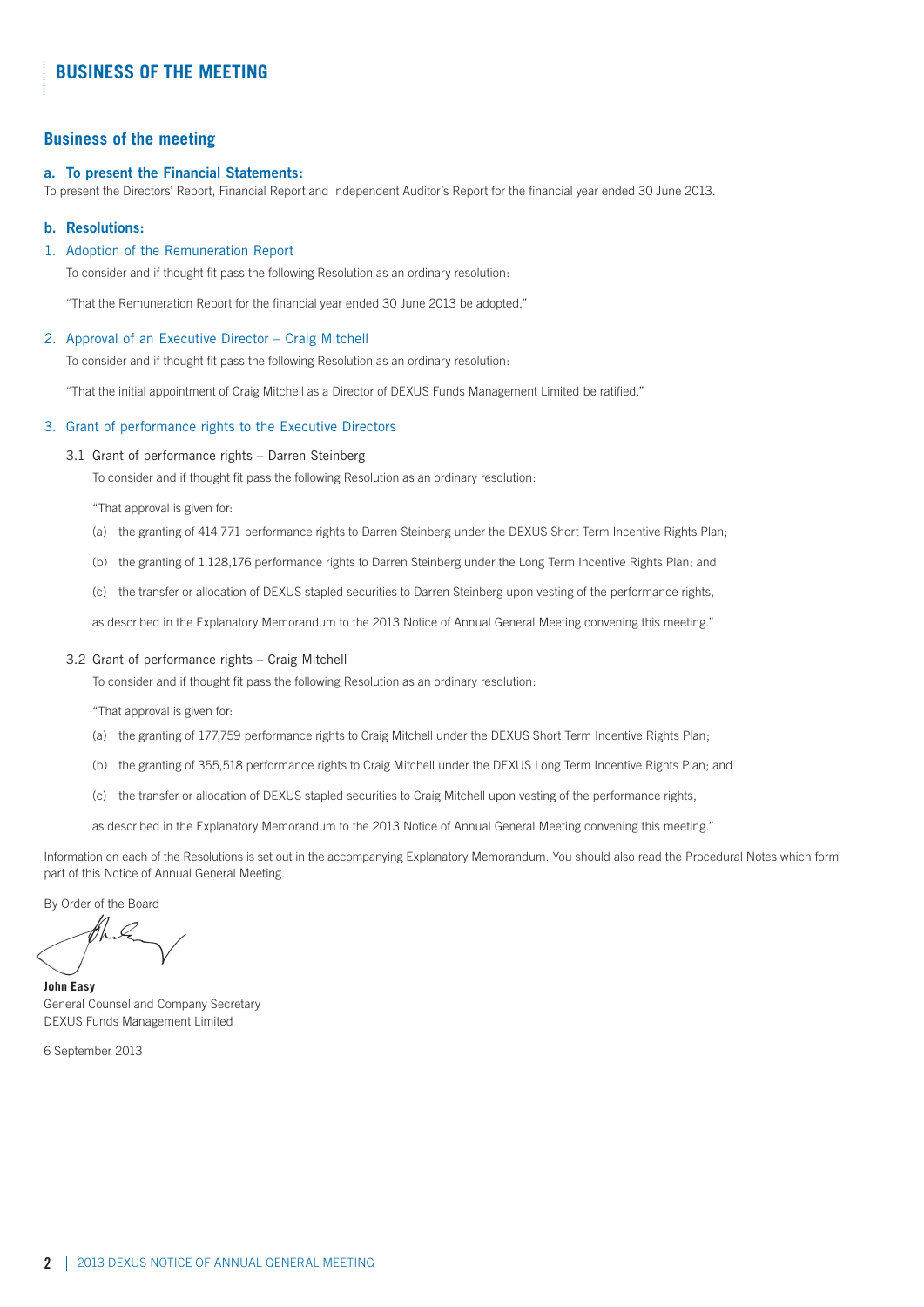# **procedural notes**

DEXUS Property Group is the collective name of the four Trusts, and one unit in each of the Trusts together comprise one Security. As each Trust is a separate entity each is required to conduct a separate meeting.

Chris Beare, as Chair of the meetings, has determined that because the Resolutions to be proposed at each of the four meetings and the persons eligible to vote on the Resolutions are the same, each of the four meetings will be conducted concurrently so that, from an administrative and attendee point of view, the conduct of the meetings will be as if they were one single meeting.

### Quorum

The quorum necessary for this Annual General Meeting is 10 Security holders present in person or by proxy. If a quorum is not present within 30 minutes after the scheduled time for the meeting, the meeting will be adjourned as the Chair directs.

### Voting in person

If you wish to vote in person, you should attend the Annual General Meeting on Tuesday, 29 October 2013. Registration commences at 1.30pm with the meeting to commence at 2.00pm at DEXUS Head Office, Australia Square, Level 25, 264-278 George Street, Sydney NSW 2000.

A corporation that is a Security holder may appoint a person to act as its representative and vote at the meeting. The appointment must comply with section 253B of the Corporations Act. The representative should bring to the meeting evidence of his or her appointment including any authority under which it is signed and a "Certificate of Appointment of Corporate Representative". A form of the certificate may be obtained from the Group's Security Registry.

If your Securities are jointly held, only one of the joint holders is entitled to vote. If both joint holders are present at the meeting, only the vote of the person named first in the register counts. In the case of joint holders the Proxy Form may be signed by any one holder.

### Voting by proxy

If you are unable to attend the meeting in person you may appoint a proxy to attend the meeting in your place. The proxy does not need to be a Security holder. If you are entitled to cast two or more votes, then you may appoint two proxies and may specify the proportion or number of votes each proxy is appointed to exercise. If no proportion or number is specified, each proxy may exercise half of your votes.

To appoint a proxy please complete the accompanying Proxy Form and return it to the Security Registry, Link Market Services Limited or alternatively you can lodge your Proxy vote online at linkmarketservices. com.au following instructions provided on the website. You will need your Holder Identification Number (HIN) or Security Reference Number (SRN) to lodge your Proxy vote online. Proxy Forms and online Proxy votes should be received by 2.00pm Sunday, 27 October 2013 in accordance with the instructions set out on the Proxy Form. Return your Proxy Form or vote by:

- $\blacksquare$  lodging it online at linkmarketservices.com.au in accordance with the instructions provided on the website; or
- posting it in the reply paid envelope provided to DEXUS Property Group C/- Security Registry Link Market Services Limited, Locked Bag A14 Sydney South NSW 1235; or
- hand delivering it to Link Market Services Limited, 1A Homebush Bay Drive, Rhodes NSW 2138 or Level 12, 680 George Street, Sydney NSW 2000; or
- faxing it to  $+61$  2 9287 0309.

### Voting entitlement

Subject to the following, all Security holders appearing on the register of Securities of DEXUS Property Group as at 7.00pm (EST) on Sunday, 27 October 2013 will be entitled to attend and vote at the meeting.

### Majority required

All Resolutions are ordinary resolutions. Each will be passed if at least 50% of the votes cast by Security holders entitled to vote on the Resolution are cast in favour of the Resolution.

### Poll

All Resolutions will be decided on a poll. On a poll, each Security holder has one vote for each whole \$1.00 of Security value (Security value is measured by reference to the last sale price for Securities on the ASX on the last day of trading immediately prior to the meeting being Monday, 28 October 2013).

### Voting Exclusion Statement

In accordance with section 253E of the Corporations Act, the Responsible Entity and its associates are not entitled to vote their interest on any Resolution if they have an interest in the Resolution other than as a member.

Certain persons are not entitled to vote on Resolutions 1, 3.1 or 3.2. Refer to Sections 1 and 3 of the Explanatory Memorandum for further information.

### How the Chair will vote undirected proxies

In accordance with the instructions on your Proxy Form, if the Chair is your proxy and you do not direct the Chair how to vote, you will be taken to have directed the Chair to vote in favour of Resolutions 1, 3.1 and 3.2 notwithstanding that those Resolutions are connected with the remuneration of members of DEXUS's key management personnel (**"KMP"**), details of whose remuneration are included in the Remuneration Report. The Chair intends to vote undirected proxies in favour of all other Resolutions. DEXUS Property Group asks all Security holders who submit proxies to direct their proxy how to vote on each Resolution.

#### **Enquiries**

If you have any questions about the Resolutions, attending the Annual General Meeting, how to vote on the Resolutions or completing the Proxy Form, please contact the DEXUS Infoline on 1800 819 675 Monday to Friday between 8.30am and 5.30pm (EST) or consult your financial or other professional advisor.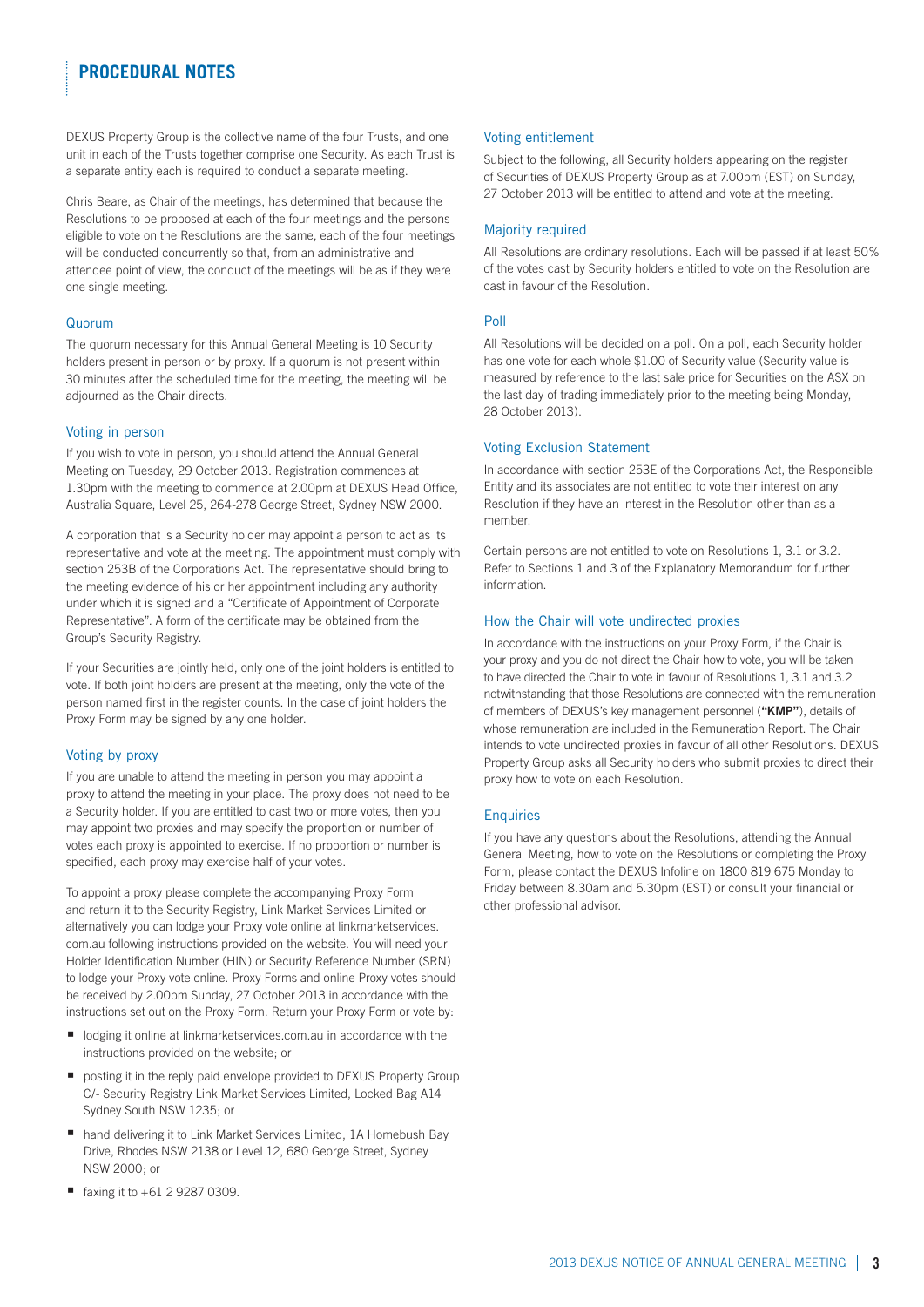#### Introduction

This Explanatory Memorandum is intended to provide Security holders with information to assess the merits of the Resolutions contained in the accompanying Notice of Annual General Meeting. Defined terms have the meaning attributed to them in the glossary. All monetary amounts (unless otherwise stated) are expressed in Australian dollars.

# **1. Adoption of the Remuneration Report**

The purpose of Resolution 1 is to adopt the Remuneration Report for the financial year ended 30 June 2013. The Remuneration Report is contained in section 3 of the Directors' Report for the financial year ended 30 June 2013 commencing on page 19 of the 2013 DEXUS Annual Report.

Under the Corporations Act, a listed company is required at its Annual General Meeting to put a vote to its shareholders to approve its Remuneration Report. Consistent with its corporate governance framework, the Board of DXFM has determined that DEXUS Property Group will be subject to this obligation even though it is a listed stapled group comprising real estate investment trusts. The vote on Resolution 1 is advisory only and does not bind the Directors or DXFM. However, if at least 25% of the votes cast on Resolution 1 are voted against the adoption of the Remuneration Report at the Meeting then:

- (a) if comments are made on the Remuneration Report at the Meeting, then DEXUS's 2014 Remuneration Report will include an explanation of the DXFM Board's proposed action in response to those comments or, if no action is proposed, the DXFM Board's reasons for this; and
- (b) if, at the 2014 Annual General Meeting, at least 25% of the votes cast on the resolution for adoption of the 2014 Remuneration Report are voted against, DEXUS will put to Security holders at the 2014 Annual General Meeting a resolution proposing that an Extraordinary General Meeting (**"EGM"**) be called to consider the election of Directors of DXFM (**"Spill Resolution"**). If the Spill Resolution is passed (ie more than 50% of the votes cast are in favour of it), DEXUS will call an EGM within 90 days of the 2014 Annual General Meeting and all of the DXFM Directors (other than the CEO) will cease to hold office following that EGM, unless they are re-elected at the EGM.

During the meeting there will be an opportunity for Security holders to comment upon, and ask questions about, the Remuneration Report.

Resolution 1 will be decided by poll. Resolution 1 must be decided by at least 50% of the votes cast at the Meeting by Security holders entitled to vote on the Resolution.

### Voting Exclusions

Consistent with DEXUS's corporate governance framework, a vote must not be cast (in any capacity) on Resolution 1 by or on behalf of a member of DEXUS's KMP and their closely related parties.

However, a vote may be cast on Resolution 1 by a KMP if:

- (a) the vote is cast as a proxy and the proxy appointment is in writing and specifies how the proxy is to vote on Resolution 1; and
- (b) the vote is not cast on behalf of a KMP or a closely related party of a KMP.

In accordance with the instructions on the Proxy Form, if the Chair is your proxy and you do not direct the Chair on how to vote in respect of Resolution 1, you will be taken to have directed the Chair to vote in favour of Resolution 1.

### Recommendation

The Board unanimously recommends that Security holders vote in favour of this Resolution to adopt the Remuneration Report.

# **2. Approval of an Executive Director – Craig Mitchell**

At 30 June 2013, the Board of DXFM comprised 10 members. On 12 February 2013 Craig Mitchell was appointed as a Director of DXFM. Stewart Ewen OAM and Barry Brownjohn have advised the Board that they will not stand for re-election at the 2013 AGM and that they intend to retire from the Board following the 2013 AGM.

All Directors are independent except for DEXUS's Chief Executive Officer, Darren Steinberg, and DEXUS's Chief Financial Officer, Craig Mitchell. While the constitution of DXFM allows for a Board of up to 10 Directors, the Board has determined that a Board comprising nine members is appropriate after considering its role and the duties and responsibilities it discharges. This is not a limit on the number of Directors and further Directors (up to 10) may be appointed by the Board or Security holders from time to time. The Board is currently undertaking a search for a replacement Independent Director of DXFM and will announce the appointment in due course. This will take the number of Directors to nine, assuming Craig Mitchell's appointment is ratified.

In accordance with the corporate governance framework adopted by DEXUS Property Group, the Directors have determined that each Director other than the CEO will obtain Security holders' ratification at the Annual General Meeting immediately succeeding their initial appointment, and thereafter within three years, with at least one Director seeking ratification at each Annual General Meeting. If an individual Director's appointment or continued appointment as a Director fails to be ratified by a majority vote of Security holders at the required Annual General Meeting then that Director will thereafter cease to hold the office of Director of DXFM.

Craig Mitchell was appointed by the Board as a Director on 12 February 2013. In accordance with the corporate governance framework adopted by DEXUS Property Group, Craig Mitchell is seeking Security holders' ratification on his initial appointment as a Director of DXFM.

Craig is the Chief Financial Officer and an Executive Director of DXFM.

Craig is responsible for operational and strategic finance, accounting, tax, treasury and third party funds management including management of the DEXUS retail property portfolio. Craig has more than 20 years of financial management and accounting experience, with over 15 years specialising in the property industry.

Craig was previously the General Manager, Finance of the Commercial, Industrial, Capital Partners and Third Party Funds divisions at Stockland Group. Prior to this Craig worked in a number of senior finance roles at Westfield. Craig has a Masters of Business Administration (Executive) from the Australian Graduate School of Management, a Bachelor of Commerce and is a Fellow of CPA Australia. He has also completed the Advanced Management Program at Harvard Business School, Boston.

Resolution 2 will be decided by poll. Resolution 2 must be decided by at least 50% of the votes cast at the Meeting by Security holders entitled to vote on the Resolution.

In accordance with the instructions on the Proxy Form, if the Chair is your proxy and you do not direct the Chair on how to vote in respect of Resolution 2, you will be taken to have directed the Chair to vote in favour of Resolution 2.

### Recommendation

The Board unanimously recommends that Security holders ratify the appointment of Craig Mitchell as a Director of DXFM.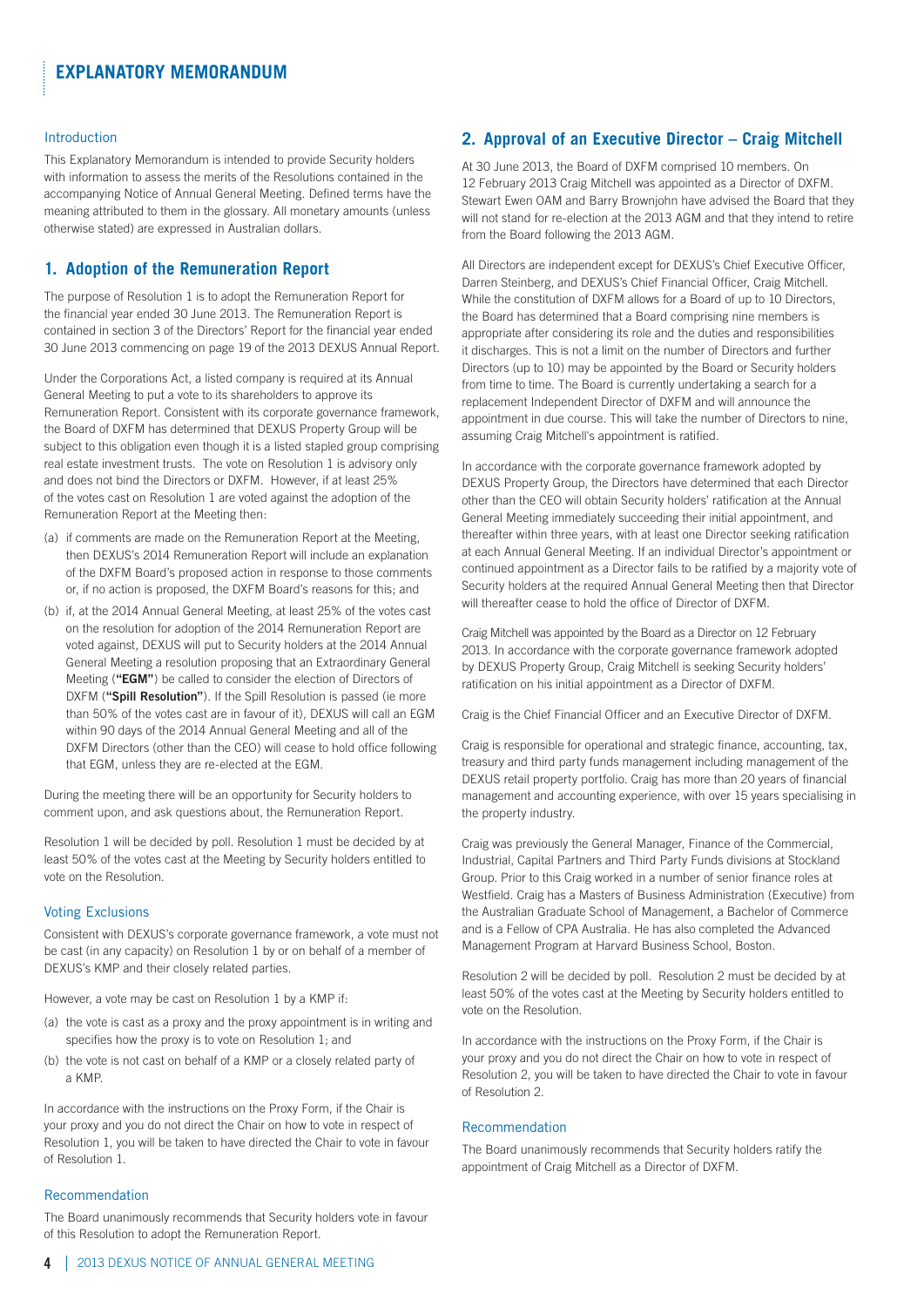### **3. Grant of performance rights to the Executive Directors**

Resolutions 3.1 and 3.2 seek Security holder approval for the grant of performance rights to:

- (a) Darren Steinberg, Chief Executive Officer and Executive Director of DXFM; and
- (b) Craig Mitchell, Chief Financial Officer and Executive Director of DXFM,

(together the **"Executive Directors"**) under the DEXUS Short Term Incentive Rights Plan (**"STI Rights Plan"**) and the DEXUS Long Term Incentive Rights Plan (**"LTI Rights Plan"**) on the terms set out below. The STI Rights Plan and the LTI Rights Plan were approved by Security holders at the Group's Annual General Meeting on 5 November 2012.

### Level of participation

Each of the Executive Director's awards under the STI Rights Plan and the LTI Rights Plan were determined by the Board. The number of performance rights proposed to be granted under the STI Rights Plan is based on each Executive Director's performance against a Balanced Scorecard of financial and non-financial KPIs in place for FY13. The number of performance rights proposed to be granted under the LTI Rights Plan is determined with reference to the Group's remuneration framework.

### STI Rights Plan

If approved by Security holders:

- (a) Darren Steinberg will be granted 414,771 performance rights under the STI Rights Plan; and
- (b) Craig Mitchell will be granted 177,759 performance rights under the STI Rights Plan.

The number of performance rights awarded under the STI Rights Plan to each Executive Director is equal to 25% of that Executive Director's overall short term incentive award (**"STI award"**) divided by the volume weighted average price (**"VWAP"**) (\$1.0548) of Securities 10 trading days either side of 1 July 2013. Further information on the STI award for each of the Executive Directors is set out in the Remuneration Report contained in the 2013 DEXUS Annual Report.

On vesting, each performance right entitles each of the Executive Directors to one Security at no cost to them. The Securities to be received by each of the Executive Directors will be acquired by on-market purchase.

If the grant of performance rights to each of the Executive Directors is approved, it is expected that the performance rights will be granted as soon as practicable after the Meeting, and no later than 31 December 2013.

No other Director of DXFM is entitled to participate in the STI Rights Plan.

The key terms and conditions of the STI Rights Plan are the same as those approved at the Group's Annual General Meeting on 5 November 2012. For ease of reference, the key terms have been set out in Annexure A to this Notice of Annual General Meeting. Further details of the STI Rights Plan and the STI awards can be found on pages 23-24 of the 2013 DEXUS Annual Report.

### LTI Rights Plan

If approved by Security holders:

- (a) Darren Steinberg will be granted 1,128,176 performance rights under the LTI Rights Plan; and
- (b) Craig Mitchell will be granted 355,518 performance rights under the LTI Rights Plan.

The number of performance rights awarded under the LTI Rights Plan to each Executive Director is based on the dollar value of that Executive Director's long term incentive award (**"LTI award"**) divided by the VWAP (\$1.0548) of Securities 10 trading days either side of 1 July 2013. Further information on the LTI award for each of the Executive Directors is set out in the Remuneration Report contained in the 2013 DEXUS Annual Report.

On vesting, each performance right entitles each of the Executive Directors to one Security at no cost to them. The Securities to be received by each of the Executive Directors will be acquired by on-market purchase.

If the grant of performance rights to each of the Executive Directors is approved, it is expected that the performance rights will be granted as soon as practicable after the Meeting, and no later than 31 December 2013.

No other director of DXFM is entitled to participate in the LTI Rights Plan.

The key terms and conditions of the LTI Rights Plan are substantially the same as those approved at the Group's Annual General Meeting on 5 November 2012. The Board has clarified the operation of the performance conditions for the 2013 LTI Rights Plan and these performance conditions are detailed in the summary of key terms set out in Annexure B to this Notice of Annual General Meeting. Further details of the LTI Rights Plan and the LTI awards can be found on pages 24-26 of the 2013 DEXUS Annual Report.

#### Basis of participation

Darren Steinberg's and Craig Mitchell's participation in each of the STI Rights Plan and the LTI Rights Plan, and the performance rights proposed to be granted to them under each of those plans, will be on the same terms as the participation of the other key executives as described in the STI Rights Plan summary and LTI Rights Plan summary set out in Annexure A and Annexure B. This includes the conditions for vesting and for early lapse and clawback.

In the event that either of the Executive Director's performance rights vest early upon the termination of employment, the value of the benefit received for the purposes of the retirement benefit provisions of the Corporations Act will be affected by the number of performance rights vesting and the value of the Securities at the date of vesting.

In determining the number of performance rights that vest upon the termination of that Executive Director's employment, the Board in its absolute discretion will consider a range of matters which may include the Executive Director's performance, the reasons for his termination and DEXUS's performance during their tenure.

No loan will be provided to an Executive Director in relation to the grant of the performance rights under the STI Rights Plan or the LTI Rights Plan or in relation to the delivery of Securities on the vesting of the performance rights.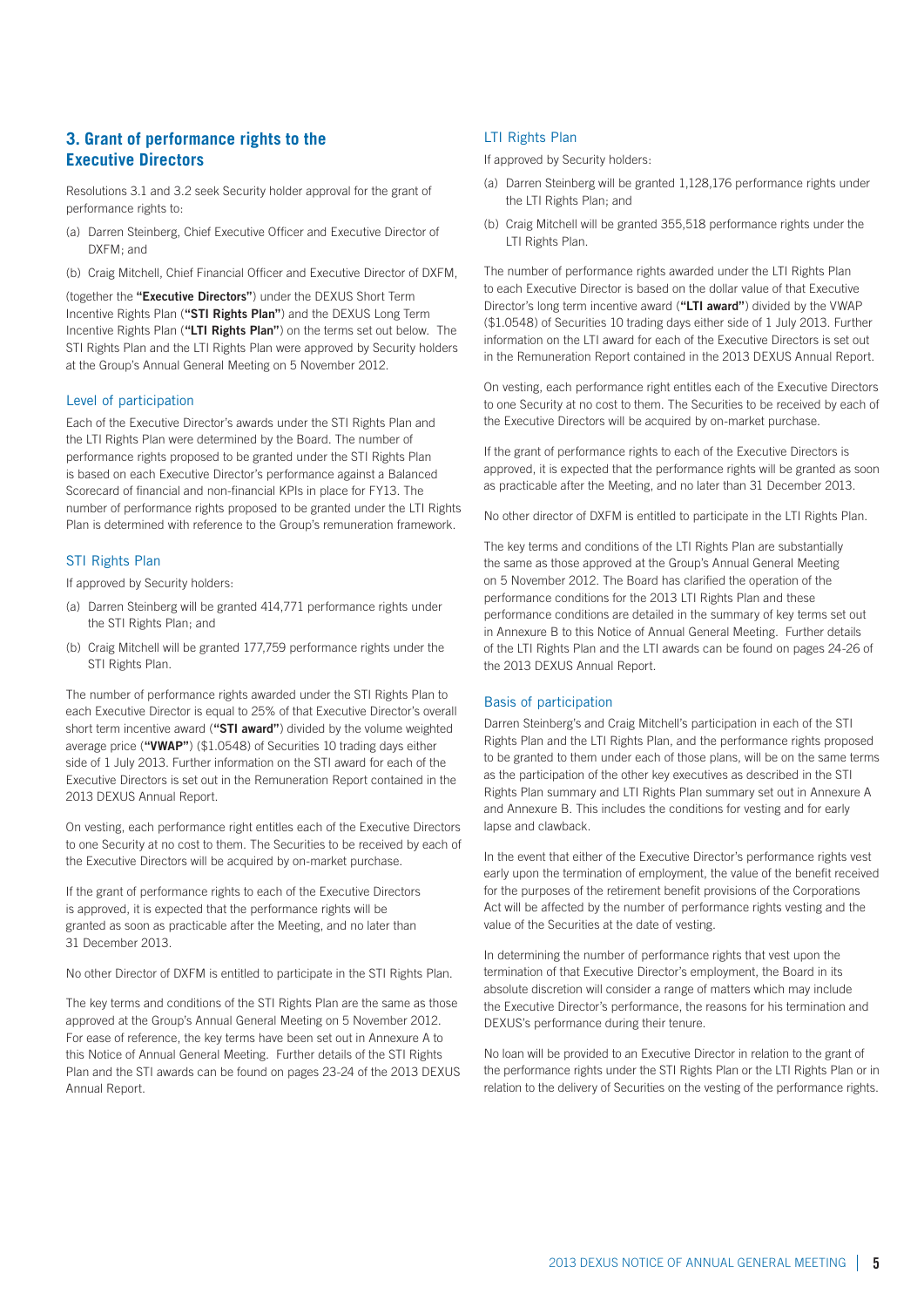# **explanatory memorandum**

### Security holder approval

The grant of performance rights to each of the Executive Directors under both of the STI Rights Plan and the LTI Rights Plan is conditional on Security holder approval. If Security holder approval of the grants to one or both of the Executive Directors is not obtained, then no grant will be made to the affected Executive Director(s).

Approval of the grant of performance rights under both of the STI Rights Plan and the LTI Rights Plan to each of the Executive Directors, as Directors of DXFM, is being sought for all purposes in accordance with the statements to Security holders in the 2013 DEXUS Annual Report and in respect of the ASX Listing Rules.

Resolutions 3.1 and 3.2 will be decided by poll. Both Resolutions 3.1 and 3.2 must be decided by at least 50% of the votes cast at the Meeting by Security holders entitled to vote on the Resolution.

### Other information

Pursuant to approval by Security holders at the Group's Annual General Meeting on 5 November 2012, 453,417 performance rights were granted to Darren Steinberg in the year to 30 June 2013 under the DEXUS Transitional Performance Rights Plan (**"Transitional Plan"**).

Craig Mitchell was granted 539,782 performance rights in the year to 30 June 2013 under the Transitional Plan. Craig Mitchell was not a Director of DXFM when those performance rights were granted.

Further details of these performance rights are set out on page 28 in the 2013 DEXUS Annual Report. No other Director or associate of a Director received Securities under the Transitional Plan in the year to 30 June 2013.

### Voting exclusions

Consistent with DEXUS's corporate governance framework, a vote must not be cast on Resolutions 3.1 or 3.2 by a member of DEXUS's KMP or a closely related party, acting as proxy, if the appointment does not specify the way the proxy is to vote on Resolutions 3.1 or 3.2. However, this voting exclusion does not apply if the member of DEXUS's KMP is the Chair of the Meeting acting as proxy and their appointment expressly authorises the Chair of the Meeting to exercise the proxy even though the Resolution is connected directly or indirectly with the remuneration of a member of the KMP of the Group.

As required by the ASX Listing Rules and the Corporations Act, the Group will disregard any votes cast on Resolutions 3.1 or 3.2 by any Director of DXFM employed within the Group (except one who is ineligible to participate in any employee incentive scheme in relation to the Group) and any associate of those persons. However, the Group need not disregard a vote if:

- (a) it is cast by a person referred to above as proxy for a person who is entitled to vote, in accordance with the directions on the Proxy Form; or
- (b) it is cast by the Chair of the Meeting as proxy for a person who is entitled to vote, in accordance with a direction on the Proxy Form to vote as the proxy decides.

In accordance with the instructions on the Proxy Form, if the Chair is your proxy and you do not direct the Chair on how to vote in respect of Resolutions 3.1 and 3.2, you will be taken to have directed the Chair to vote in favour of Resolutions 3.1 and 3.2.

### Recommendation

The Directors, excluding Darren Steinberg and Craig Mitchell, believe that participation in each of the STI Rights Plan and LTI Rights Plan on the terms and conditions described above is an appropriate equity based incentive scheme for the Executive Directors. Accordingly, the Directors, other than Darren Steinberg and Craig Mitchell, unanimously recommend that Security holders vote in favour of Resolutions 3.1 and 3.2.

Given their personal interest in the outcome of Resolutions 3.1 and 3.2, both Darren Steinberg and Craig Mitchell have refrained from providing a recommendation in connection with the Resolutions.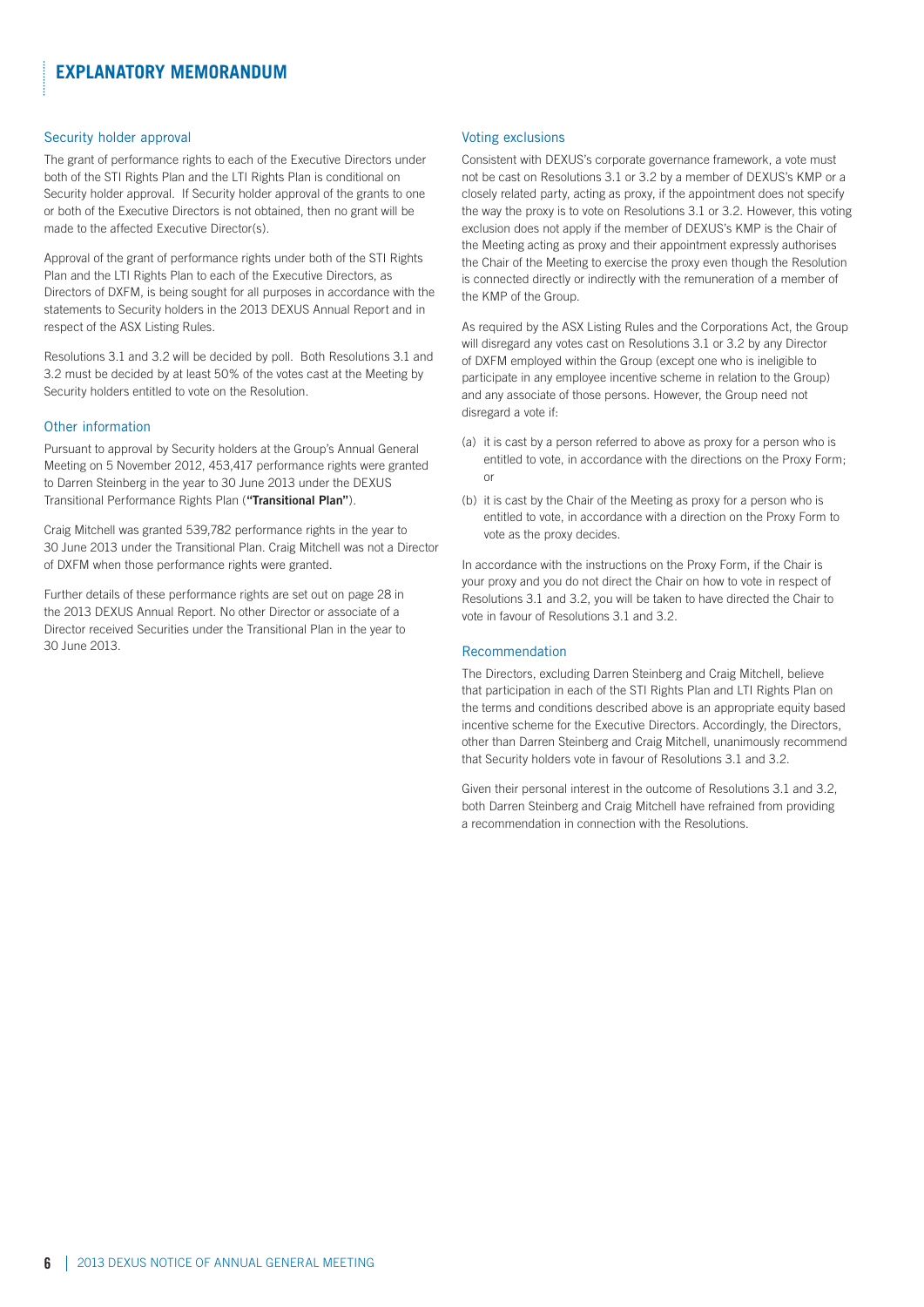Î

# **STI Rights Plan summary**

The following is a summary of the key terms of the STI Rights Plan.

| Participants         | Participants will be those executives categorised as General Manager or above in seniority or as determined by the Nomination,<br>Remuneration & Governance Committee as approved by the Board.                                                                                                                                                                                                                                                                                                                                                                                                                                                                                                                                                                                                                                                                              |  |  |
|----------------------|------------------------------------------------------------------------------------------------------------------------------------------------------------------------------------------------------------------------------------------------------------------------------------------------------------------------------------------------------------------------------------------------------------------------------------------------------------------------------------------------------------------------------------------------------------------------------------------------------------------------------------------------------------------------------------------------------------------------------------------------------------------------------------------------------------------------------------------------------------------------------|--|--|
| Purpose              | The STI Rights Plan provides the participant with an opportunity to achieve an annual remuneration outcome in addition to fixed<br>remuneration, subject to the achievement of pre-agreed Group, divisional and individual performance objectives which are set<br>out in a personalised balanced scorecard.                                                                                                                                                                                                                                                                                                                                                                                                                                                                                                                                                                 |  |  |
|                      | Only 75% of any STI award will be immediately payable in cash. The remaining 25% of all STI awards will be deferred into<br>performance rights to be granted under the STI Rights Plan.                                                                                                                                                                                                                                                                                                                                                                                                                                                                                                                                                                                                                                                                                      |  |  |
|                      | For more detail on the STI Rights Plan and STI awards, please refer to pages 23-24 of the 2013 DEXUS Annual Report.                                                                                                                                                                                                                                                                                                                                                                                                                                                                                                                                                                                                                                                                                                                                                          |  |  |
| <b>Allocations</b>   | Participants have the ability to earn an annual STI award expressed as a percentage of their fixed remuneration.                                                                                                                                                                                                                                                                                                                                                                                                                                                                                                                                                                                                                                                                                                                                                             |  |  |
|                      | The number of performance rights under the STI Rights Plan awarded to each participant will be equal to 25% of their overall<br>STI award divided by the VWAP of Securities 10 trading days either side of the first trading day of the new financial year.                                                                                                                                                                                                                                                                                                                                                                                                                                                                                                                                                                                                                  |  |  |
| Award and vesting    | Participants will not be required to make any payment in connection with either the issue or vesting of performance rights.                                                                                                                                                                                                                                                                                                                                                                                                                                                                                                                                                                                                                                                                                                                                                  |  |  |
|                      | Proposed performance rights under the STI Rights Plan will be communicated to participants in August of the financial year<br>immediately following the performance period, following the sign-off of statutory accounts and announcement of the Group's<br>annual results.                                                                                                                                                                                                                                                                                                                                                                                                                                                                                                                                                                                                  |  |  |
|                      | The performance rights will vest in equal tranches in 12 and 24 months, calculated from the end of the annual performance<br>period, being 1 July, subject to the conditions described below.                                                                                                                                                                                                                                                                                                                                                                                                                                                                                                                                                                                                                                                                                |  |  |
|                      | Forfeiture will occur should the participant's employment terminate within six months of the issue of the performance right for any<br>reason, or if the participant voluntarily resigns or is terminated for cause prior to the vesting date.                                                                                                                                                                                                                                                                                                                                                                                                                                                                                                                                                                                                                               |  |  |
|                      | Notwithstanding the above, if a participant's employment is terminated for reasons such as retirement, redundancy,<br>reorganisation, change in control or other unforeseen circumstances, the Nomination, Remuneration & Governance Committee<br>will recommend whether the participant should remain in the plan as a "good leaver", for decision by the Board.                                                                                                                                                                                                                                                                                                                                                                                                                                                                                                            |  |  |
|                      | Upon vesting, Securities will be delivered or allocated to the participant automatically and participants will need to observe all<br>prevailing policies or procedures with respect to holding equity or trading in Securities as an employee.                                                                                                                                                                                                                                                                                                                                                                                                                                                                                                                                                                                                                              |  |  |
|                      | The Board may determine that Securities delivered or allocated are not able to be dealt with until the expiry of a further restriction<br>period which may last for up to seven years calculated from the end of the annual performance period, being 1 July.                                                                                                                                                                                                                                                                                                                                                                                                                                                                                                                                                                                                                |  |  |
| <b>Conditions</b>    | Performance rights represent a conditional promise by the Group to provide the participant with a number of Securities, as<br>specified in the grant, for nil consideration.                                                                                                                                                                                                                                                                                                                                                                                                                                                                                                                                                                                                                                                                                                 |  |  |
|                      | Vesting under the STI Rights Plan is subject to the following conditions:                                                                                                                                                                                                                                                                                                                                                                                                                                                                                                                                                                                                                                                                                                                                                                                                    |  |  |
|                      | ■ Clawback – performance rights may be reduced or cancelled at the Board's discretion including in circumstances such as<br>a participant committing an act of fraud, wilful misconduct, serious or wilful negligence or incompetence, being convicted<br>of a criminal offence or if there has been a material misstatement of the Group's financial accounts as a consequence of a<br>deliberate misrepresentation or fraud.                                                                                                                                                                                                                                                                                                                                                                                                                                               |  |  |
|                      | Service - where a participant ceases to be employed by the Group, all unvested performance rights will lapse unless the<br>н.<br>Board in its discretion determines otherwise. If the participant is a "good leaver", the Board may, in its discretion, determine<br>that the participant's unvested performance rights are to become vested rights at that time or are to remain in the plan as if<br>the participant remained an employee. The Board may exercise these discretions at any time during the life of a performance<br>right (upon a participant becoming a "good leaver"). However, if the participant becomes a "good leaver" within six months of<br>the issue date of a performance right (or if a post-vesting restriction period applies, 12 months of the issue date), the Board<br>will only exercise these discretions in exceptional circumstances. |  |  |
| <b>Distributions</b> | Participants will be entitled to the benefit of distributions paid on the Securities to which their performance rights relate prior to<br>those performance rights vesting through the allocation of additional performance rights immediately prior to their vesting.                                                                                                                                                                                                                                                                                                                                                                                                                                                                                                                                                                                                       |  |  |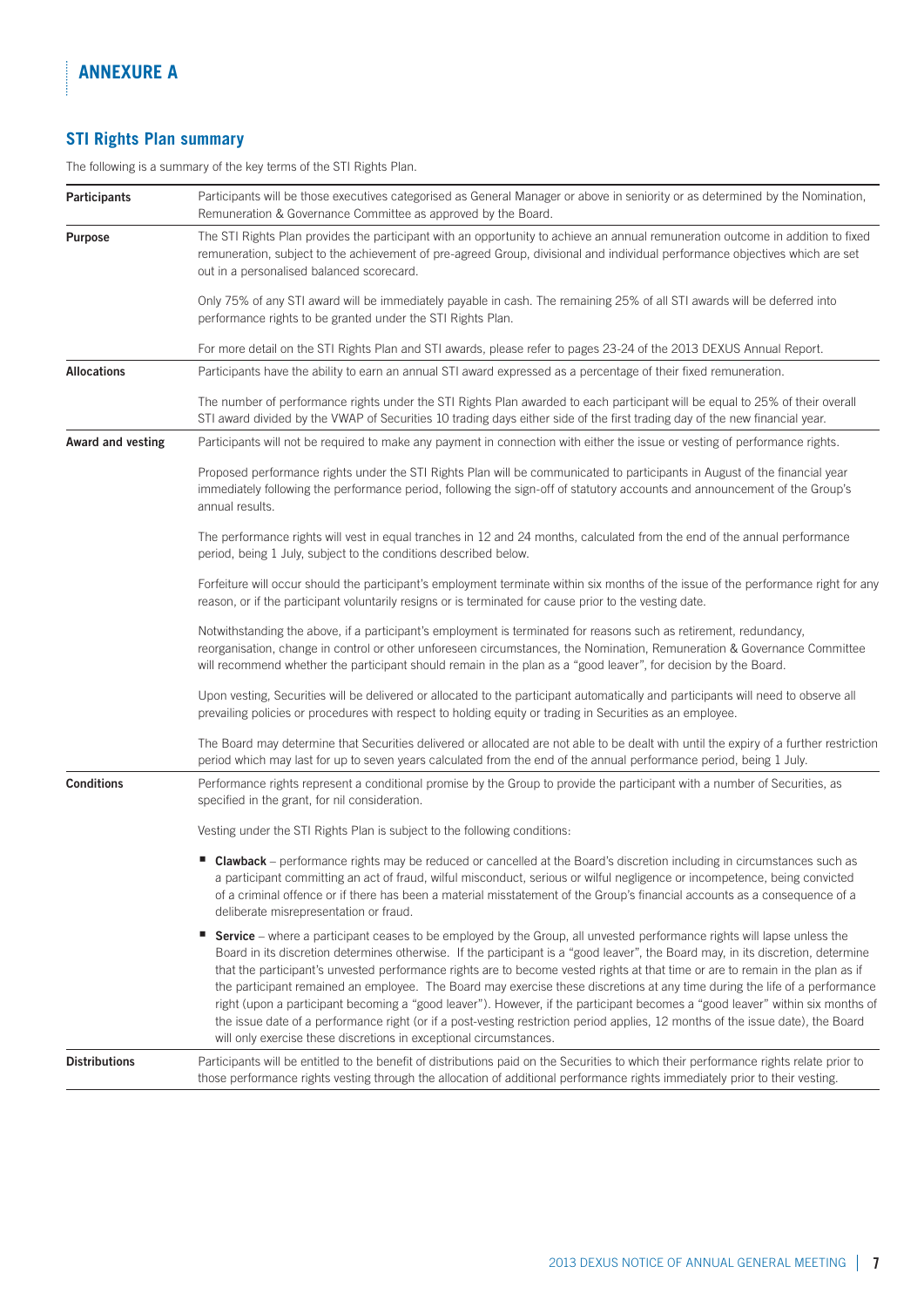ţ.

# **LTI Rights Plan summary**

The following is a summary of the key terms of the LTI Rights Plan.

| <b>Eligibility</b>        | Participants will be senior executives determined by the Nomination, Remuneration & Governance Committee and approved by<br>the Board.                                                                                                                                                                                                                                                                                                                                                                                                             |
|---------------------------|----------------------------------------------------------------------------------------------------------------------------------------------------------------------------------------------------------------------------------------------------------------------------------------------------------------------------------------------------------------------------------------------------------------------------------------------------------------------------------------------------------------------------------------------------|
| Purpose                   | The LTI Rights Plan offers participants the potential to be rewarded for the long-term financial performance of the Group.                                                                                                                                                                                                                                                                                                                                                                                                                         |
|                           | The LTI Rights Plan will act as a key motivational and retention mechanism and aligns the long-term interests of participants with<br>those of investors. Under the LTI Rights Plan, the Board will set performance conditions which are required to be met before any<br>reward is realised by the participant.                                                                                                                                                                                                                                   |
| <b>Allocations</b>        | Participants have the potential to receive an LTI grant under the LTI Rights Plan, expressed as a percentage of their fixed<br>remuneration.                                                                                                                                                                                                                                                                                                                                                                                                       |
|                           | Participants will be allocated performance rights based on the approved proportion of their fixed remuneration, divided by the<br>VWAP of Securities for the period ten trading days either side of the first trading day of the new financial year.                                                                                                                                                                                                                                                                                               |
|                           | The allocation and quantum of LTI grants available to a limited number of senior executives will be determined by the Board.<br>Please refer to pages 24-26 of the 2013 DEXUS Annual Report for more detail.                                                                                                                                                                                                                                                                                                                                       |
| Award and vesting         | Participants will not be required to make any payment in connection with either the issue or vesting of performance rights.                                                                                                                                                                                                                                                                                                                                                                                                                        |
|                           | Performance against the performance conditions will be assessed in two equal tranches over two periods, three and four years<br>calculated from the commencement of the performance period, being 1 July.                                                                                                                                                                                                                                                                                                                                          |
|                           | Performance rights that meet the performance conditions applicable in any tranche will vest. Performance rights that fail to meet<br>the performance conditions in any tranche are permanently forfeited, with no re-testing in subsequent years available.                                                                                                                                                                                                                                                                                        |
|                           | Additionally, forfeiture will occur should the participant's employment terminate within 12 months of the issue of the performance<br>right for any reason, or if the participant voluntarily resigns or is terminated for cause prior to the vesting date.                                                                                                                                                                                                                                                                                        |
|                           | Notwithstanding the above, if a participant's employment is terminated for reasons such as retirement, redundancy,<br>reorganisation, change in control or other unforeseen circumstances, the Nomination, Remuneration & Governance Committee<br>will recommend whether the participant should remain in the plan as a "good leaver", for decision by the Board.                                                                                                                                                                                  |
|                           | Upon vesting, Securities will be delivered or allocated to the participant automatically and participants will need to observe all<br>prevailing policies or procedures with respect to holding equity or trading in Securities as an employee.                                                                                                                                                                                                                                                                                                    |
|                           | The Board may determine that Securities delivered or allocated are not able to be dealt with until the expiry of a further restriction<br>period which may last for up to seven years calculated from the commencement of the performance period, being 1 July.                                                                                                                                                                                                                                                                                    |
| Performance<br>conditions | The Board sets the performance conditions for the LTI Rights Plan on an annual basis. For the 2013 LTI grant, a set of external<br>and internal performance conditions has been selected.                                                                                                                                                                                                                                                                                                                                                          |
|                           | Notably, the Board has clarified the operation of the Relative Total Shareholder Return ("TSR") component of the LTI Rights<br>Plan. The previously communicated 50% weighting to Relative TSR will be split into two distinct groups, the first being a standard<br>Relative TSR measurement against listed peers, the second being a Relative Return on Equity ("ROE") measurement against<br>unlisted peers. The Board feels this is an accurate comparison given the way investors measure the performance of listed and<br>unlisted entities. |
|                           | The four performance conditions for the 2013 LTI Rights Plan are:                                                                                                                                                                                                                                                                                                                                                                                                                                                                                  |
|                           | External performance conditions (50%)                                                                                                                                                                                                                                                                                                                                                                                                                                                                                                              |
|                           | ■ 25% is based on the Group's relative performance against a Relative TSR performance hurdle measured against a peer group<br>of listed entities within the A-REIT sector                                                                                                                                                                                                                                                                                                                                                                          |
|                           | TSR represents an investor's return, calculated as the percentage difference between the initial amount invested and the final<br>value of Securities at the end of the relevant period, assuming distributions were reinvested.                                                                                                                                                                                                                                                                                                                   |
|                           | 25% is based on the Group's relative performance against a Relative ROE performance hurdle measured against a peer group<br>ш<br>of unlisted entities within the A-REIT sector                                                                                                                                                                                                                                                                                                                                                                     |
|                           | ROE represents the annualised composite rate of return to Security holders, calculated as a percentage, comprising the<br>change in net tangible asset value per Security together with the distributions paid to Security holders per Security, divided by<br>the net tangible asset value per Security at the beginning on the period.                                                                                                                                                                                                           |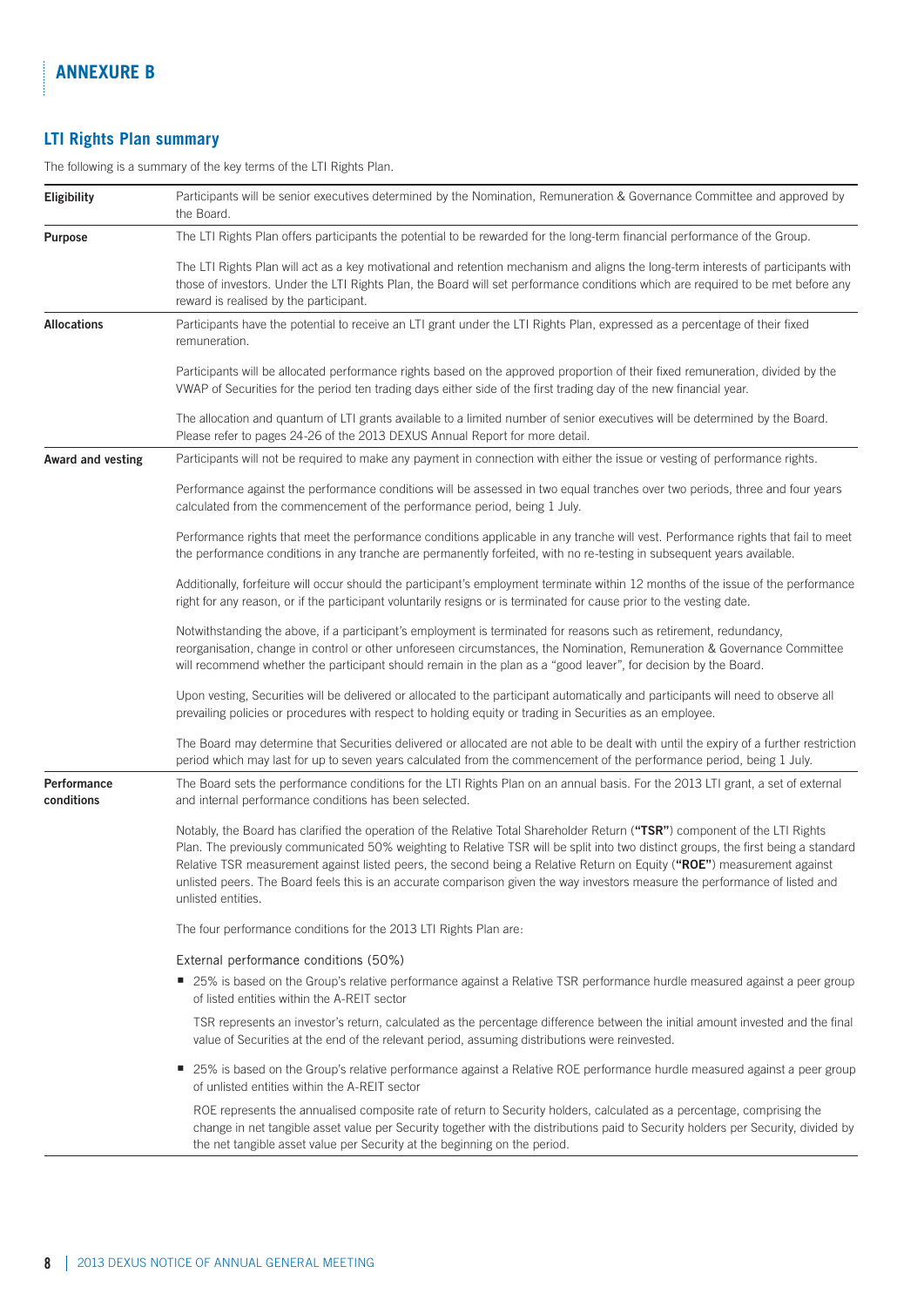| Performance                  | Internal performance hurdles (50%)                                                                                                                                                                                                                                                                                                                                                                                                                                                                                                                                                                                                                                                                                                                                                    |
|------------------------------|---------------------------------------------------------------------------------------------------------------------------------------------------------------------------------------------------------------------------------------------------------------------------------------------------------------------------------------------------------------------------------------------------------------------------------------------------------------------------------------------------------------------------------------------------------------------------------------------------------------------------------------------------------------------------------------------------------------------------------------------------------------------------------------|
| conditions continued         | ■ 25% is based on the Group's performance against a predetermined Funds From Operations ("FFO") per Security growth hurdle                                                                                                                                                                                                                                                                                                                                                                                                                                                                                                                                                                                                                                                            |
|                              | For the purposes of these performance hurdles, FFO is defined as per the definition adopted by the Property Council of<br>Australia                                                                                                                                                                                                                                                                                                                                                                                                                                                                                                                                                                                                                                                   |
|                              | ■ 25% is based on the Group's performance against a predetermined ROE performance hurdle                                                                                                                                                                                                                                                                                                                                                                                                                                                                                                                                                                                                                                                                                              |
|                              | <b>Relative TSR and Relative ROE</b>                                                                                                                                                                                                                                                                                                                                                                                                                                                                                                                                                                                                                                                                                                                                                  |
|                              | Vesting under both the Relative TSR and Relative ROE measures will be on a sliding scale reflecting relative performance against<br>a comparator group of entities.                                                                                                                                                                                                                                                                                                                                                                                                                                                                                                                                                                                                                   |
|                              | ■ Nil vesting for performance below the median of the comparator group                                                                                                                                                                                                                                                                                                                                                                                                                                                                                                                                                                                                                                                                                                                |
|                              | ■ 50% vesting for performance at the median of the comparator group                                                                                                                                                                                                                                                                                                                                                                                                                                                                                                                                                                                                                                                                                                                   |
|                              | Straightline vesting for performance between the 50th and 75th percentile                                                                                                                                                                                                                                                                                                                                                                                                                                                                                                                                                                                                                                                                                                             |
|                              | ■ 100% vesting for performance at or above the 75th percentile                                                                                                                                                                                                                                                                                                                                                                                                                                                                                                                                                                                                                                                                                                                        |
|                              | The listed and unlisted comparator groups have been reviewed and selected by the Board as being appropriate entities within<br>similar asset classes, investment risk/return profiles and market capitalisation/size. The 2013 LTI grant comparator groups are:                                                                                                                                                                                                                                                                                                                                                                                                                                                                                                                       |
|                              | Listed: CPA, IOF, GPT, CFX, WRT, SCP, CMW and FDC                                                                                                                                                                                                                                                                                                                                                                                                                                                                                                                                                                                                                                                                                                                                     |
|                              | Unlisted: AWOF, GWOF, APPFC, ICPF, ISPT, ACPP, QPF and APPFR                                                                                                                                                                                                                                                                                                                                                                                                                                                                                                                                                                                                                                                                                                                          |
|                              | The Board reserves the right to review the peer group annually, with relative performance monitored by an independent external<br>advisor at 30 June each year.                                                                                                                                                                                                                                                                                                                                                                                                                                                                                                                                                                                                                       |
|                              | FFO growth and ROE                                                                                                                                                                                                                                                                                                                                                                                                                                                                                                                                                                                                                                                                                                                                                                    |
|                              | Vesting under both the FFO growth and ROE measures will be on a sliding scale reflecting performance against predetermined<br>performance hurdles set by the Board.                                                                                                                                                                                                                                                                                                                                                                                                                                                                                                                                                                                                                   |
|                              | ■ Nil vesting for below target performance                                                                                                                                                                                                                                                                                                                                                                                                                                                                                                                                                                                                                                                                                                                                            |
|                              | ■ 50% vesting for target performance                                                                                                                                                                                                                                                                                                                                                                                                                                                                                                                                                                                                                                                                                                                                                  |
|                              | Straightline vesting between target and outperformance                                                                                                                                                                                                                                                                                                                                                                                                                                                                                                                                                                                                                                                                                                                                |
|                              | ■ 100% vesting for outperformance                                                                                                                                                                                                                                                                                                                                                                                                                                                                                                                                                                                                                                                                                                                                                     |
|                              | Having determined the Group's strategy, the Board has adopted the following FFO growth and ROE performance conditions for<br>the 2013 LTI grant:                                                                                                                                                                                                                                                                                                                                                                                                                                                                                                                                                                                                                                      |
|                              | ■ FFO growth target of 3% p.a. – with outperformance at 5.5% p.a.                                                                                                                                                                                                                                                                                                                                                                                                                                                                                                                                                                                                                                                                                                                     |
|                              | ROE target of 9% p.a. – with outperformance at 11% p.a.                                                                                                                                                                                                                                                                                                                                                                                                                                                                                                                                                                                                                                                                                                                               |
|                              | The targets are measured as the per annum average over the three and four year grant periods.                                                                                                                                                                                                                                                                                                                                                                                                                                                                                                                                                                                                                                                                                         |
| <b>Additional Conditions</b> | Performance rights represent a conditional promise by the Group to provide the participant with a number of Securities, as<br>specified in the grant, for nil consideration.                                                                                                                                                                                                                                                                                                                                                                                                                                                                                                                                                                                                          |
|                              | Vesting under the LTI Rights Plan is subject to achievement of performance conditions (described above) as well as the following<br>additional conditions:                                                                                                                                                                                                                                                                                                                                                                                                                                                                                                                                                                                                                            |
|                              | ■ Clawback – performance rights may be reduced or cancelled at the Board's discretion including in circumstances such as<br>a participant committing an act of fraud, wilful misconduct, serious or wilful negligence or incompetence, being convicted<br>of a criminal offence or if there has been a material misstatement of the Group's financial accounts as a consequence of a<br>deliberate misrepresentation or fraud.                                                                                                                                                                                                                                                                                                                                                        |
|                              | ■ Service – where a participant ceases to be employed by the Group, all unvested performance rights will lapse unless the<br>Board at its discretion determines otherwise. If the participant is a "good leaver", the Board may, in its discretion, determine<br>that the participant's unvested performance rights are to become vested rights at that time or are to remain in the plan as if<br>the participant remained an employee. The Board may exercise these discretions at any time during the life of a performance<br>right (upon a participant becoming a "good leaver"). However, if the participant becomes a "good leaver" within 12 months<br>of the issue date of a performance right, the Board will only exercise these discretions in exceptional circumstances. |

**Distributions** Unlike under the STI Rights Plan, there is no entitlement to distributions or equivalent benefits with respect to the LTI Rights Plan performance rights prior to vesting.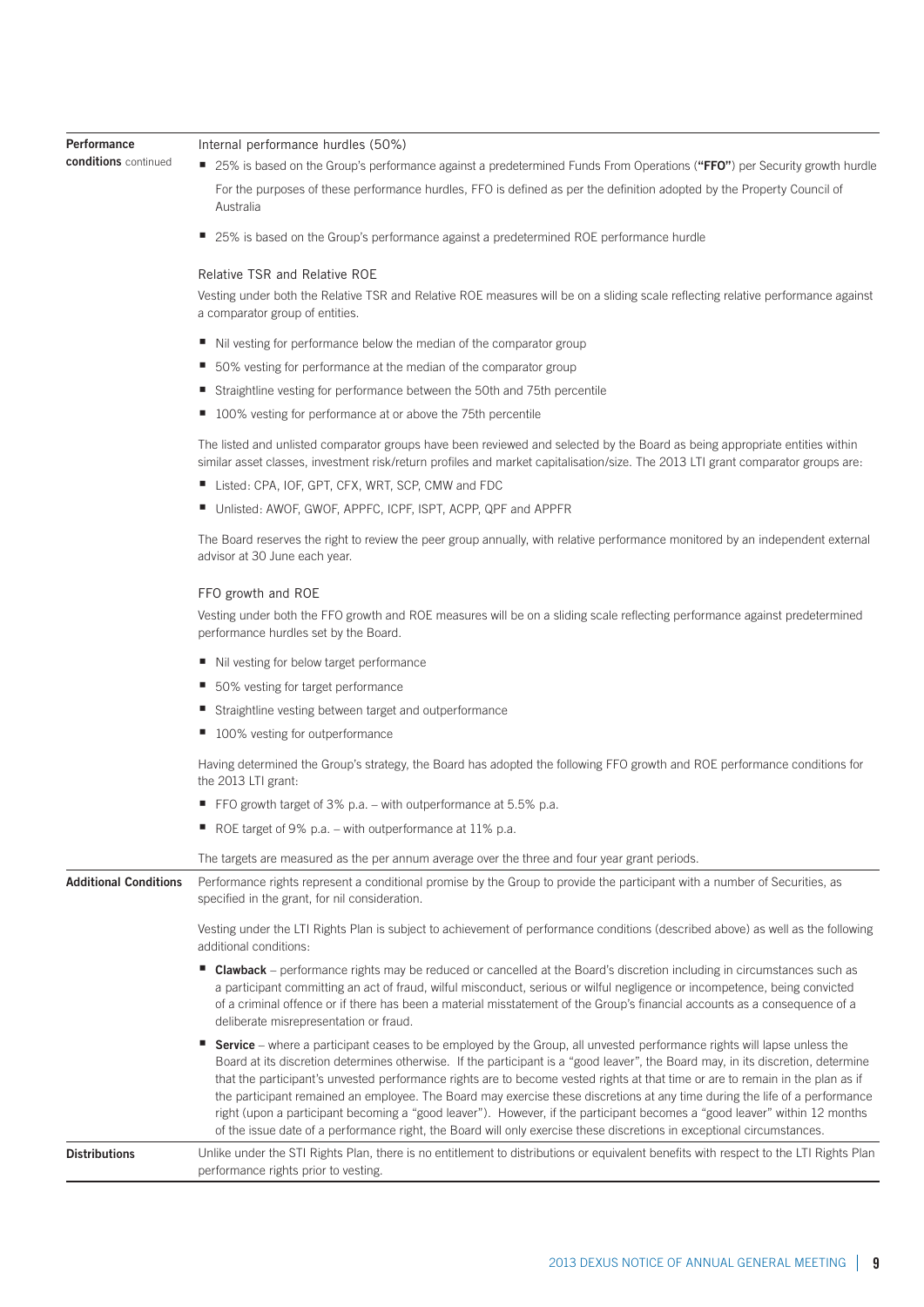# **glossary**

ļ

In the Explanatory Memorandum, Procedural Notes and Notice of Annual General Meeting, the following expressions have the following meanings unless stated otherwise or the context otherwise requires:

| <b>ASIC</b>                                                                     | means the Australian Securities & Investments Commission                                                                                                                                                      |  |
|---------------------------------------------------------------------------------|---------------------------------------------------------------------------------------------------------------------------------------------------------------------------------------------------------------|--|
| <b>ASX</b>                                                                      | means ASX Limited or the market operated by ASX Limited, as applicable                                                                                                                                        |  |
| <b>ASX Listing Rules</b>                                                        | means the listing rules of ASX, except to the extent of any express written waiver by ASX                                                                                                                     |  |
| <b>Board</b>                                                                    | means the Board of Directors of DXFM being the responsible entity of the Trusts                                                                                                                               |  |
| <b>DEXUS Property Group or DEXUS</b><br>or the Trusts or the Group or DXS Group | means DDF, DIT, DOT and DXO and their controlled entities                                                                                                                                                     |  |
| <b>DDF</b>                                                                      | means DEXUS Diversified Trust (ARSN 089 324 541)                                                                                                                                                              |  |
| DIT                                                                             | means DEXUS Industrial Trust (ARSN 090 879 137)                                                                                                                                                               |  |
| <b>DOT</b>                                                                      | means DEXUS Office Trust (ARSN 090 768 531)                                                                                                                                                                   |  |
| <b>DXFM</b>                                                                     | means DEXUS Funds Management Limited (ABN 24 060 920 783)                                                                                                                                                     |  |
| <b>DXO</b>                                                                      | means DEXUS Operations Trust (ARSN 110 521 223)                                                                                                                                                               |  |
| <b>Meeting</b>                                                                  | means the meetings of the Security holders of the units in each of the four Trusts to be held concurrently<br>and in conjunction with each other on the date set out in this Notice of Annual General Meeting |  |
| <b>Notice</b>                                                                   | means the Notice of Annual General Meeting dated 6 September 2013                                                                                                                                             |  |
| <b>Responsible Entity</b>                                                       | means DEXUS Funds Management Limited (ABN 24 060 920 783) as the responsible entity of each of the<br>four Trusts                                                                                             |  |
| Resolution                                                                      | means a resolution contained in the Notice of Annual General Meeting                                                                                                                                          |  |
| <b>Security or Securities</b>                                                   | means a stapled Security of DEXUS Property Group each consisting of one unit in each of the four Trusts<br>that comprise DEXUS Property Group (ASX: DXS)                                                      |  |
| <b>Security holders</b>                                                         | means the holders of Securities                                                                                                                                                                               |  |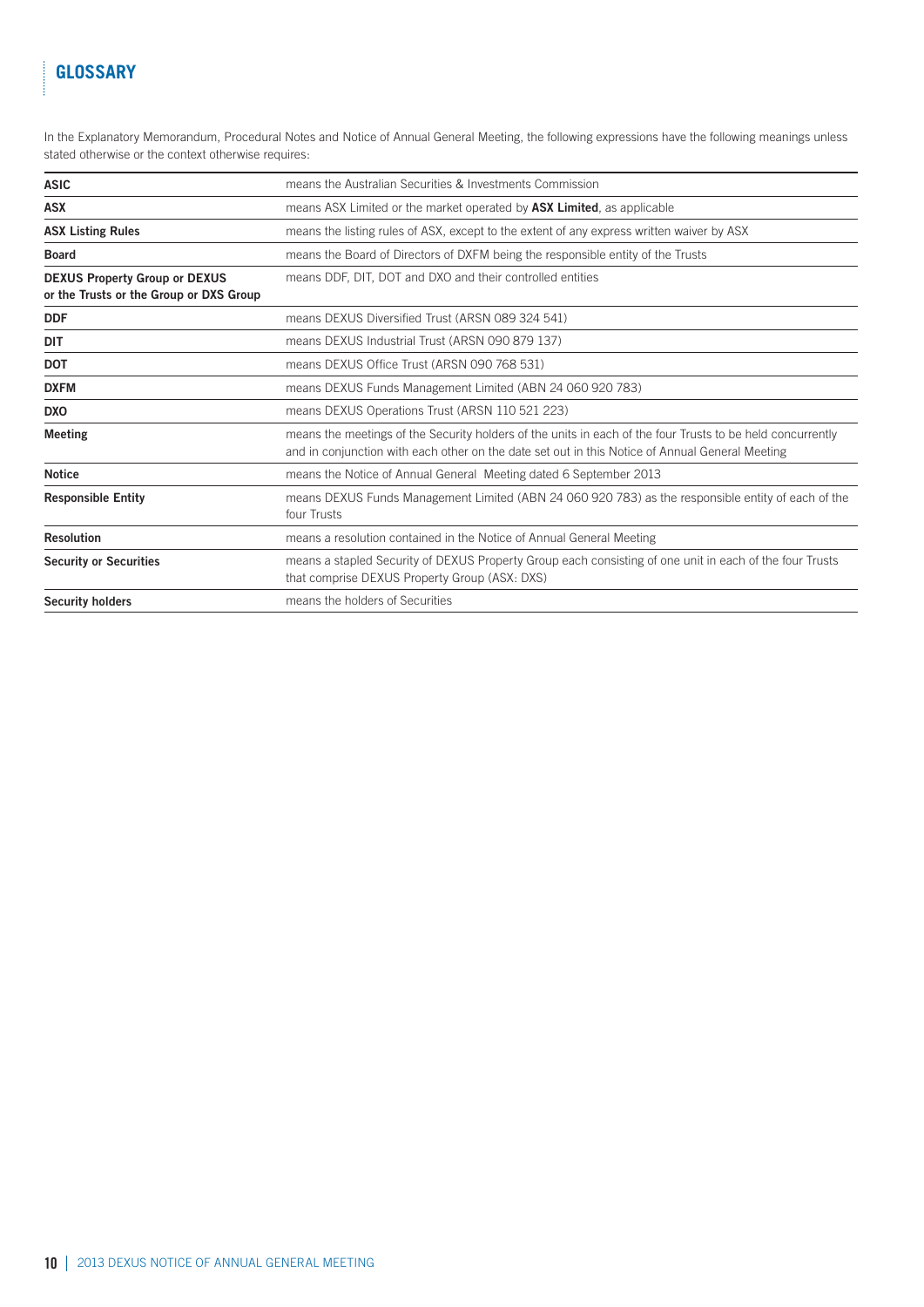# **questions**

| Name    |  |  |
|---------|--|--|
| Address |  |  |
|         |  |  |

As a DEXUS Property Group Security holder, we invite you to submit questions relating to DEXUS Property Group or the business of the meeting prior to the 2013 Annual General Meeting.

Your questions can be directed toward the Chair, DEXUS Property Group's Auditor or the Chief Executive Officer. You will also have the opportunity to raise questions during the meeting. To submit questions, please complete this question form.

Questions must be received by DEXUS Property Group's security registrar, Link Market Services Limited by 2.00pm Wednesday, 23 October 2013 by:

- **posting it in the reply paid envelope provided; or**
- posting it to Locked Bag A14, Sydney South NSW 1235; or
- faxing it to +61 2 9287 0309.

We will endeavour to respond to as many questions as possible during the Annual General Meeting. We may address a number of questions together with one response, however there may not be sufficient time during the meeting to address all questions or topics.

Please note individual responses will not be sent to Security holders.

#### Question for the:

 $\square$  Chair  $\square$  Auditor  $\square$  Chief Executive Officer

#### Question for the:

 $\square$  Chair  $\square$  Auditor  $\square$  Chief Executive Officer

### Question for the:

 $\Box$  Chair  $\Box$  Auditor  $\Box$  Chief Executive Officer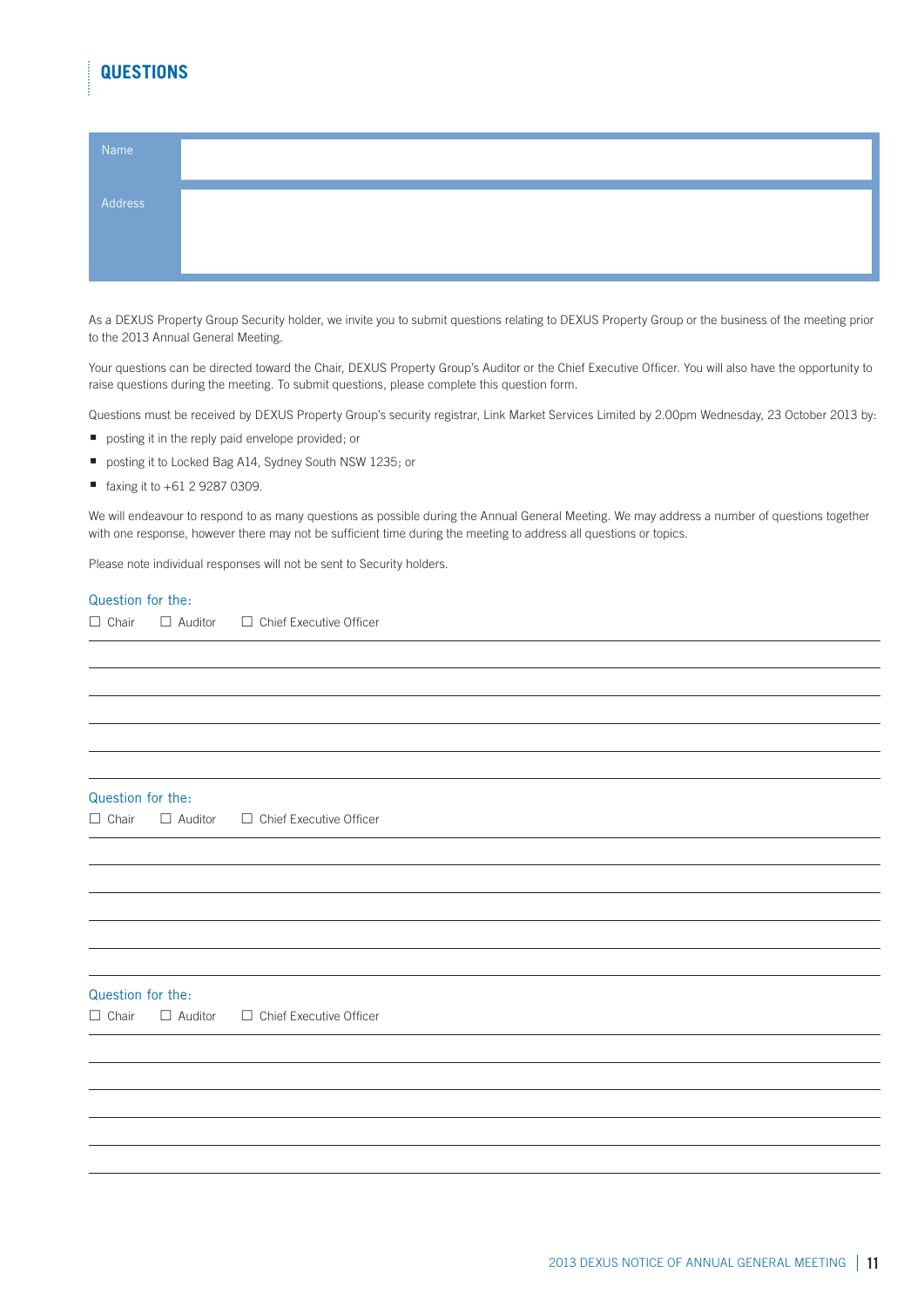# **directory**

DEXUS Diversified Trust ARSN 089 324 541

DEXUS Industrial Trust ARSN 090 879 137

DEXUS Office Trust ARSN 090 768 531

DEXUS Operations Trust ARSN 110 521 223

### Responsible Entity

DEXUS Funds Management Limited ABN 24 060 920 783 AFSL 238163

### Registered office of Responsible Entity

Level 25, Australia Square 264 George Street Sydney NSW 2000

PO Box R1822 Royal Exchange Sydney NSW 1225

Phone: +61 2 9017 1100 Fax: +61 2 9017 1101 Email: ir@dexus.com Website: www.dexus.com

### Directors of the Responsible Entity

Christopher T Beare, Chair Elizabeth A Alexander AM Barry R Brownjohn John C Conde AO Tonianne Dwyer Stewart F Ewen OAM Craig D Mitchell, CFO Richard Sheppard Darren Steinberg, CEO Peter B St George

### Secretaries of the Responsible Entity

Tanya L Cox John C Easy

### Auditors

PricewaterhouseCoopers Chartered Accountants 201 Sussex Street Sydney NSW 2000

### Investor enquiries

Infoline: 1800 819 675 Investor Relations: +61 2 9017 1330 Email: ir@dexus.com Website: www.dexus.com

### Security Registry

Link Market Services Limited Level 12, 680 George Street Sydney NSW 2000

Locked Bag A14 Sydney South NSW 1235

Infoline: 1800 819 675 Fax: +61 2 9287 0303 Email: registrars@linkmarketservices.com.au Website: linkmarketservices.com.au

Monday to Friday between 8.30am and 5.30pm (Sydney time).

For enquiries regarding your holding please contact the Security Registry, or access your holding details at www.dexus.com using the Investor Login link.

### Australian Securities Exchange

ASX code: DXS

### IR App

Download the DEXUS IR App to your preferred mobile device to gain instant access to the latest DXS stock price, ASX announcements, presentations, reports, webcasts and more.

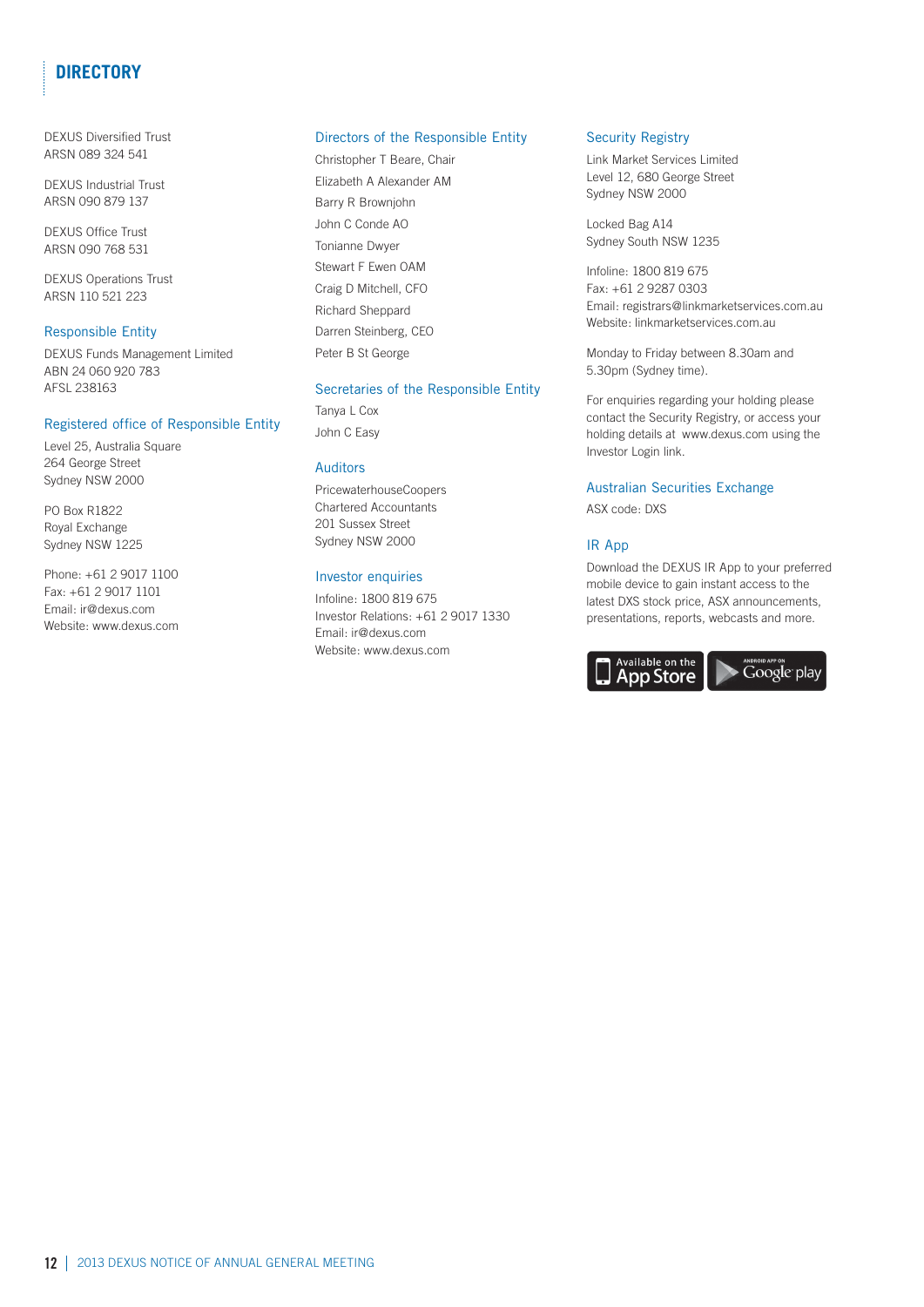

DEXUS PROPERTY GROUP ABN 24 060 920 783 AFS Licence No: 238163



**LODGE YOUR VOTE**

**All enquiries to: Telephone:** 1800 819 675

# **SECURITY HOLDER PROXY FORM**

|                                                                                                                                            | SELURITT HULDER PRUAT FURM                                                                                                                                                                                                                                                                                                                                                                                                                                                                                                                                 |
|--------------------------------------------------------------------------------------------------------------------------------------------|------------------------------------------------------------------------------------------------------------------------------------------------------------------------------------------------------------------------------------------------------------------------------------------------------------------------------------------------------------------------------------------------------------------------------------------------------------------------------------------------------------------------------------------------------------|
|                                                                                                                                            | I/We being a member(s) of DEXUS Property Group ("Group") and entitled to attend and vote hereby appoint:                                                                                                                                                                                                                                                                                                                                                                                                                                                   |
| STEP 1                                                                                                                                     | <b>APPOINT A PROXY</b>                                                                                                                                                                                                                                                                                                                                                                                                                                                                                                                                     |
| the Chair<br>of the Meeting<br>(mark box)                                                                                                  | OR if you are NOT appointing the Chair of the Meeting as your proxy,<br>please write the name of the person or body corporate (excluding the<br>registered Security holder) you are appointing as your proxy. I/we appoint<br>the Chair of the Meeting as an alternate proxy to the person named.                                                                                                                                                                                                                                                          |
| member of the key management personnel.                                                                                                    | If no person/body corporate is named, the Chair of the Meeting, is appointed as my/our proxy and to vote for me/us on my/our behalf at<br>the Annual General Meeting of the Group to be held at 2:00pm on Tuesday, 29 October 2013, at DEXUS Head Office, Australia Square,<br>Level 25, 264-278 George Street, Sydney NSW 2000 and at any adjournment or postponement of the Meeting. I/we expressly authorise<br>the Chair of the Meeting to exercise my/our proxy even if the resolution is connected directly or indirectly with the remuneration of a |
|                                                                                                                                            | The Chair of the Meeting intends to vote undirected proxies in favour of all Resolutions.                                                                                                                                                                                                                                                                                                                                                                                                                                                                  |
|                                                                                                                                            | Proxies will only be valid and accepted by the Group if they are signed and received no later than 48 hours before the Meeting.<br>Please read the voting instructions overleaf before marking any boxes with an $\chi$                                                                                                                                                                                                                                                                                                                                    |
| STEP 2                                                                                                                                     | <b>VOTING DIRECTIONS</b>                                                                                                                                                                                                                                                                                                                                                                                                                                                                                                                                   |
| <b>Resolution 1</b><br>Adoption of the Remuneration Report<br><b>Resolution 2</b><br>Approval of an Executive Director -<br>Craig Mitchell | For<br><b>Against</b><br>Abstain <sup>*</sup>                                                                                                                                                                                                                                                                                                                                                                                                                                                                                                              |
| <b>Resolution 3.1</b><br>Cropt of porformance rights                                                                                       |                                                                                                                                                                                                                                                                                                                                                                                                                                                                                                                                                            |

### **STEP 2 VOTING DIRECTIONS**

| <b>Resolution 1</b><br>Adoption of the Remuneration Report                          | For | <b>Against</b> | Abstain <sup>*</sup> |
|-------------------------------------------------------------------------------------|-----|----------------|----------------------|
| <b>Resolution 2</b><br>Approval of an Executive Director -<br><b>Craig Mitchell</b> |     |                |                      |
| <b>Resolution 3.1</b><br>Grant of performance rights -<br>Darren Steinberg          |     |                |                      |
| <b>Resolution 3.2</b><br>Grant of performance rights -<br>Craig Mitchell            |     |                |                      |

 $\left($  (i)

**STEP 3** \* If you mark the Abstain box for a particular Item, you are directing your proxy not to vote on your behalf on a show of hands or on a poll and your votes will not be counted in computing the required majority on a poll.

| l STEP 3                                 | SIGNATURE OF SECURITY HOLDERS - THIS MUST BE COMPLETED |                                      |  |
|------------------------------------------|--------------------------------------------------------|--------------------------------------|--|
| Security holder 1 (Individual)           | Joint Security holder 2 (Individual)                   | Joint Security holder 3 (Individual) |  |
| Sole Director and Sole Company Secretary | Director/Company Secretary (Delete one)                | Director                             |  |

This form should be signed by the Security holder. If a joint holding, either Security holder may sign. If signed by the Security holder's attorney, the power of attorney must have been previously noted by the registry or a certified copy attached to this form. If executed by a company, the form must be executed in accordance with the company's constitution and the *Corporations Act 2001* (Cth).

**DXS PRX301R**

 $\equiv$